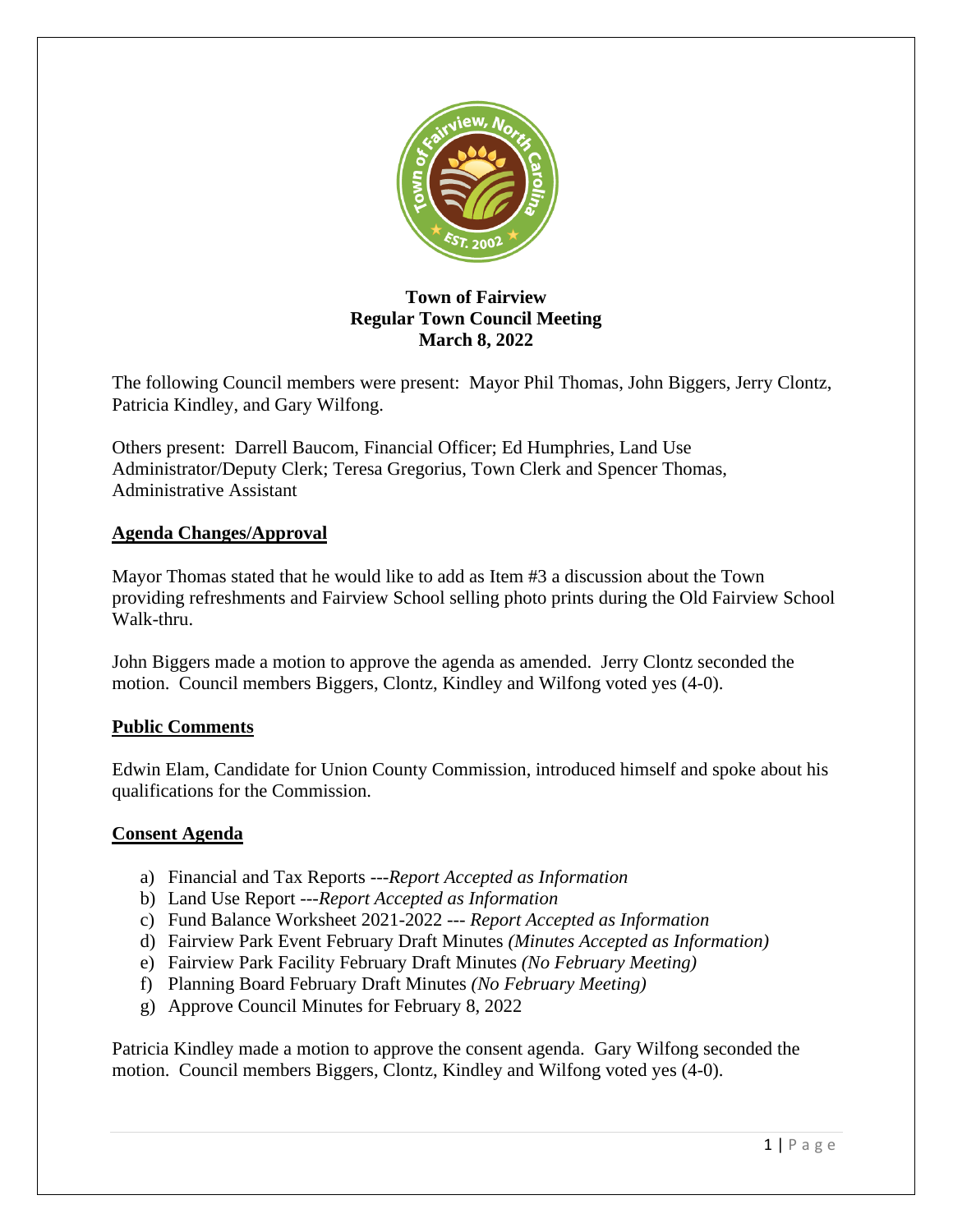## **Items of Business**

### **Item 1: Discuss Text Amendment #TC 22-005**

Ed Humphries presented Text Amendment #TC 22-005 to Fairview Land Use Ordinance Article VII, Section 113 (a) (d). Town attorney, Melanie Cox, requested the amendment clarifying written notification of violations.

#### **Mayor Opened Public Hearing**

#### **No Public Comments**

## **Mayor Closed Public Hearing**

**Decision:** Council discussed Text Amendment #TC 22-005.

- (a) If the administrator finds that any provision of this ordinance is being violated, he shall send a written notice to the person responsible for such violation, by personal delivery, electronic delivery, or first-class mail indicating the nature of the violation and ordering the action necessary to correct it. Additional written notices may be sent at the administrator's discretion.
- (d) The person providing the notice of violation shall certify to the local government that the notice was provided, and the certificate shall be deemed conclusive in the absence of fraud.

Gary Wilfong made a motion to approve Text Amendment #TC 22-005 Fairview Land Use Ordinance Section 113 (a) (d). The proposed zoning amendment under consideration is found to be reasonable and consistent with the recommendations of the Town's adopted Comprehensive Plan, the Town of Fairview Land Use Plan (Revised November 11, 2018), and the Town of Fairview Land Use Ordinance (effective July 1, 2005). John Biggers seconded the motion. Council members Biggers, Clontz, Kindley and Wilfong voted yes (4-0).

## **Item 2: Approve 2022 Audit Contract with J.B. Watson & Co., PLLC**

Darrell Baucom presented the 2022 audit contract from J.B. Watson & Co., PLLC for \$8,250.00 plus \$130.00 per hour for other non-attested services and recommended approval.

Jerry Clontz made a motion to approve the 2022 audit contract with J.B. Watson & Co., PLLC for \$8,250.00 plus \$135.00 per hour for other non-attested services. Patricia Kindley seconded the motion. Council members Biggers, Clontz, Kindley and Wilfong voted yes (4-0).

## **Item 3: Discuss Refreshments and School Prints for Old Fairview School Walk-thru**

Mayor Thomas reported that Fairview Fire & Rescue will be having a walk-thru of the Old Fairview School on Saturday, March 19th from 10:00 AM till 2:00 PM. He reported that the town hall will be open during that time for anyone wanting to see our renovations or use the restrooms. He and several council members will be in attendance. The Council discussed providing refreshments during the walk-thru. John